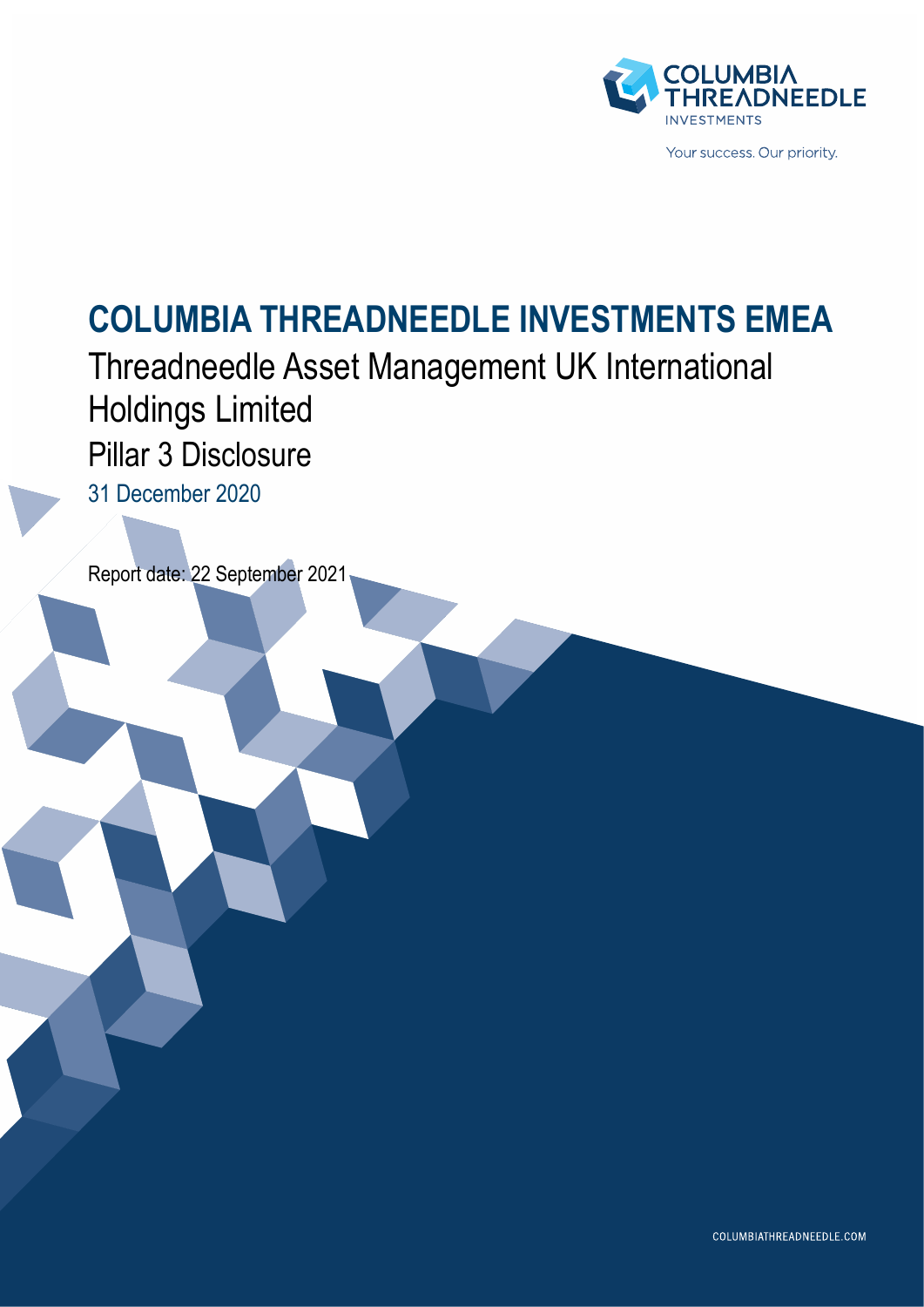

### **Table of Contents**

| 1.  |  |
|-----|--|
| 2.  |  |
| 3.  |  |
| 4.  |  |
| 5.  |  |
| 6.  |  |
| 6.1 |  |
| 6.2 |  |
| 6.3 |  |
| 6.4 |  |
| 6.5 |  |
| 6.6 |  |
| 7.  |  |
| 7.1 |  |
| 7.2 |  |
| 7.3 |  |
| 7.4 |  |
| 8.  |  |
| 8.1 |  |
| 8.2 |  |
|     |  |
| 9.  |  |
| 9.1 |  |
| 9.2 |  |
| 9.3 |  |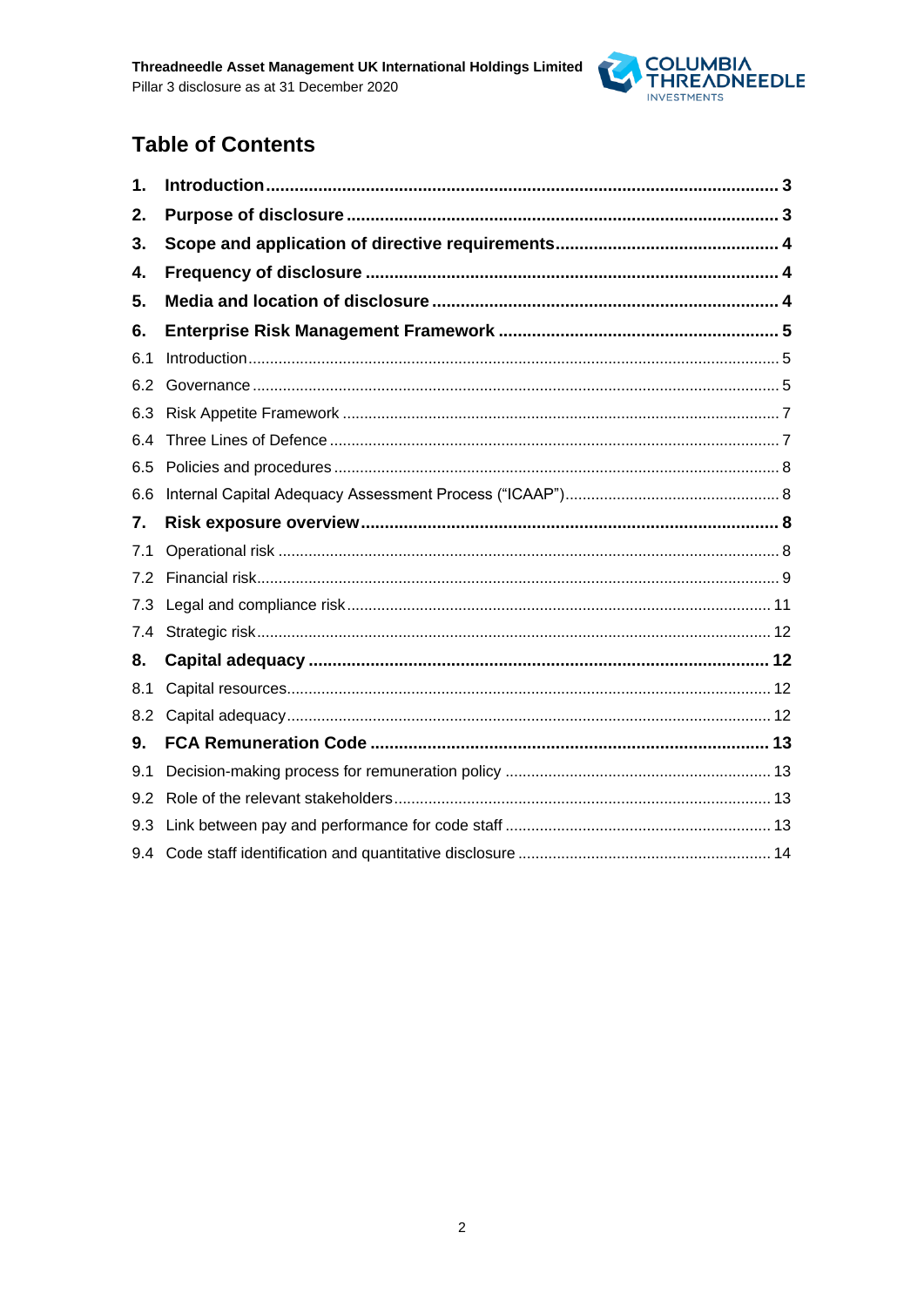

### <span id="page-2-0"></span>**1. Introduction**

Columbia Threadneedle Investments is the global asset management group of Ameriprise Financial, Inc., a leading US-based financial services provider. The EMEA business of Columbia Threadneedle Investments comprises Threadneedle Asset Management UK International Holdings Limited ("**TAMUKIHL**") and its subsidiaries.

As at 31 December 2020, Columbia Threadneedle Investments EMEA managed £106.3bn of assets on behalf of individuals, pension funds, insurers, and corporations. We manage a range of products investing in a variety of asset classes, including equities, fixed income, infrastructure, and property. These capabilities are marketed to investors through a range of product structures (e.g., UK OEICs, Luxembourg SICAVs, UK life structures, closed ended funds, unit trusts and segregated accounts).

Columbia Threadneedle Investments is a people business focused on delivering excellence for our clients. The Board of TAMUKIHL ("**Board**") is responsible for setting the tone from the top and communicating Columbia Threadneedle Investments' four values — Client Focus, Excellence, Integrity and Respect — which are core to the firm's culture, strategy and approach. All staff share responsibility for delivering these values across the business.

### <span id="page-2-1"></span>**2. Purpose of disclosure**

This document sets out the Pillar 3 disclosures for TAMUKIHL (the "**Group**") excluding Threadneedle Pensions Limited ("**TPEN**") which has its own capital requirements under Solvency II.

The Group is subject to rules set out in the FCA's General Prudential Sourcebook ("**GENPRU**") and Prudential Sourcebook for Banks, Building Societies and Investment Firms ("**BIPRU**"). This disclosure is prepared in accordance with the Capital Requirements Directive III ("**CRD III**"), which is the common framework for implementing Basel II in the European Union.

These rules are built on three 'Pillars':

- Pillar 1 comprises the minimum base capital resources requirements, including credit risk and market risk capital requirements and the fixed overheads requirement;
- **Pillar 2** is management's own independent assessment of its capital adequacy. This assessment takes into account all risks that are not covered adequately or at all by Pillar 1 requirements. We assess these capital requirements through our Internal Capital Adequacy Assessment Process ("**ICAAP**"); and
- **Pillar 3** is an external disclosure of risk and capital management, including capital adequacy. The purpose of Pillar 3 is to encourage market discipline by developing a set of disclosure requirements which will allow market participants to assess key pieces of information on a firm's capital, risk exposures and risk assessment process.

The disclosures in this document have been prepared in accordance with BIPRU 11. Information deemed immaterial has been omitted. The disclosures do not constitute formal audited financial statements and have been produced solely for the purpose of Pillar 3.

<span id="page-2-2"></span>The continued impact of the COVID-19 pandemic on the risk profile of the ICAAP Group has been assessed throughout the ICAAP including operational risk assessment and stress testing.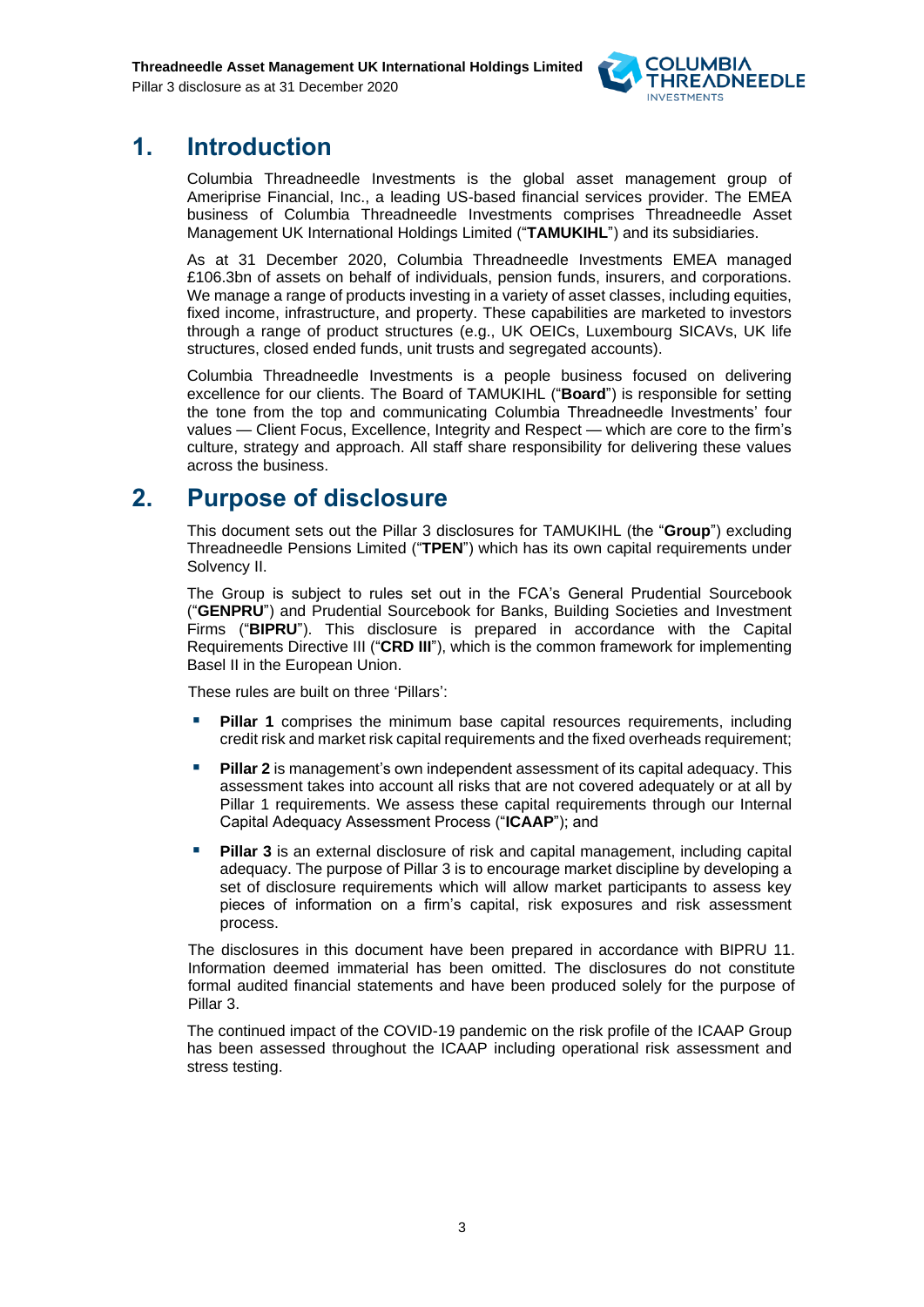

### **3. Scope and application of directive requirements**

The Group includes six UK regulated companies, Threadneedle Asset Management Limited ("**TAML**"), Threadneedle International Limited ("**TINTL**"), Threadneedle Investment Services Limited ("**TISL**"), Threadneedle Navigator ISA Manager Limited ("**TNIML**"), Threadneedle Portfolio Services Limited ("**TPSL**"), and TPEN.

A simplified organisational diagram is set out below. The entities that are in-scope for this disclosure are shown in light blue colour:

**Figure 1: Columbia Threadneedle Organisational Structure**



Note: The above diagram excludes some intermediate holding companies and some non-regulated subsidiaries. It shows the current EMEA Group structure which includes establishment of new UK domiciled holding companies as highlighted in orange colour. Threadneedle International Investments GmbH ("TIIG") ceased from 1 November 2020

The Group also includes three legal entities that are regulated by foreign regulatory authorities. Threadneedle Management Luxembourg S.A. ("**TML**") is regulated by the Commission de Surveillance du Secteur Financier ("**CSSF**"); Columbia Threadneedle Investments (ME) Limited is regulated by the Dubai Financial Services Authority ("**DFSA**"); and Threadneedle Investments (Channel Islands) Limited is regulated by the Jersey Financial Services Commission ("**JFSC**"). These entities are included in the ICAAP and Pillar 3 disclosure. TINTL is also regulated by the Securities and Exchange Commission ("**SEC**"), Commodity Futures Trading Commission ("**CTFC**") and National Futures Association ("**NFA**") in the United States and the Australian Securities and Investments Commission ("**ASIC**").

TPEN is also regulated by the Prudential Regulatory Authority ("**PRA**"). It has its own capital requirements and is excluded from the ICAAP and the Pillar 3 disclosure. TPEN is required to publish a Solvency and Financial Condition Report which is available on the Columbia Threadneedle Investments website (see **Section 5**).

### <span id="page-3-0"></span>**4. Frequency of disclosure**

This document is updated and published at least annually (or more frequently if there are significant changes to the business).

### <span id="page-3-1"></span>**5. Media and location of disclosure**

This document is published on the Columbia Threadneedle Investments EMEA website: <https://www.columbiathreadneedle.com/en/disclosures/>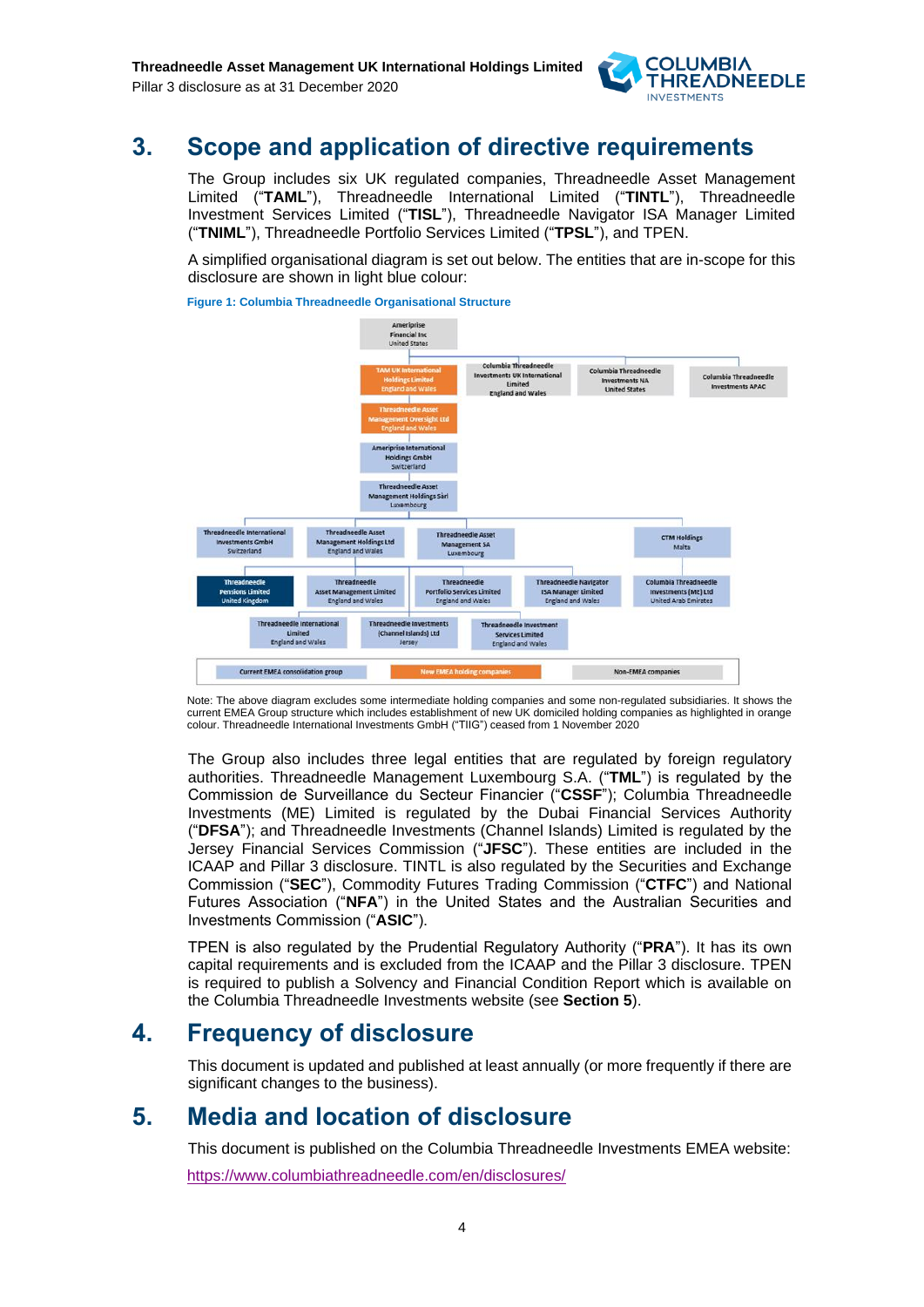

## <span id="page-4-0"></span>**6. Enterprise Risk Management Framework**

#### <span id="page-4-1"></span>**6.1 Introduction**

Ameriprise Financial, Inc. has implemented a comprehensive Enterprise Risk Management ("**ERM**") programme for all its subsidiaries and operations, including the Group. The ERM program provides a framework for the identification, monitoring and management of risk, including compliance with applicable local regulatory requirements and expectations. The ERM framework is designed to enable the Group and its subsidiaries to protect the interests of its clients by managing all elements of risk on a forward-looking basis.

The Group is regulated in different jurisdictions as noted under Section 7.3 and must ensure it establishes and maintains systems and controls appropriate to its business. It must establish, implement and maintain adequate risk management policies and procedures. This includes effective procedures for risk assessment, which identify the risks relating to its activities, processes and systems, and where appropriate, set the level of risk tolerated by the Group and its subsidiaries.

The Group's policy is that risk management is the primary responsibility of business line management and should be embedded in its various business units and departments. All members of staff have an obligation to be aware of the risks within their processes, understand the controls in place to manage those risks, and report any additional risks or control failures of which they become aware. To this end, a risk management goal is incorporated as part of the performance objectives for all members of staff.

The Group follows these guiding principles:

- think strategically and creatively to drive innovation in order to best serve our clients and other stakeholders;
- the ERM Framework must provide a forward-looking assessment of risk exposure;
- the Group must maintain ERM policies that are consistent with sound practices for the industry in which it operates, including all applicable regulatory expectations;
- the Group's ERM policies derive from, and are aligned with, those of the Ameriprise Group; and
- failure to act in accordance with the Group's ERM policies is unacceptable.

#### <span id="page-4-2"></span>**6.2 Governance**

#### **6.2.1 EMEA Corporate Governance**

The figure below sets out Columbia Threadneedle Investments EMEA's governance framework as at 30 June 2021.



**Figure 2: Governance Framework of Columbia Threadneedle Investments EMEA**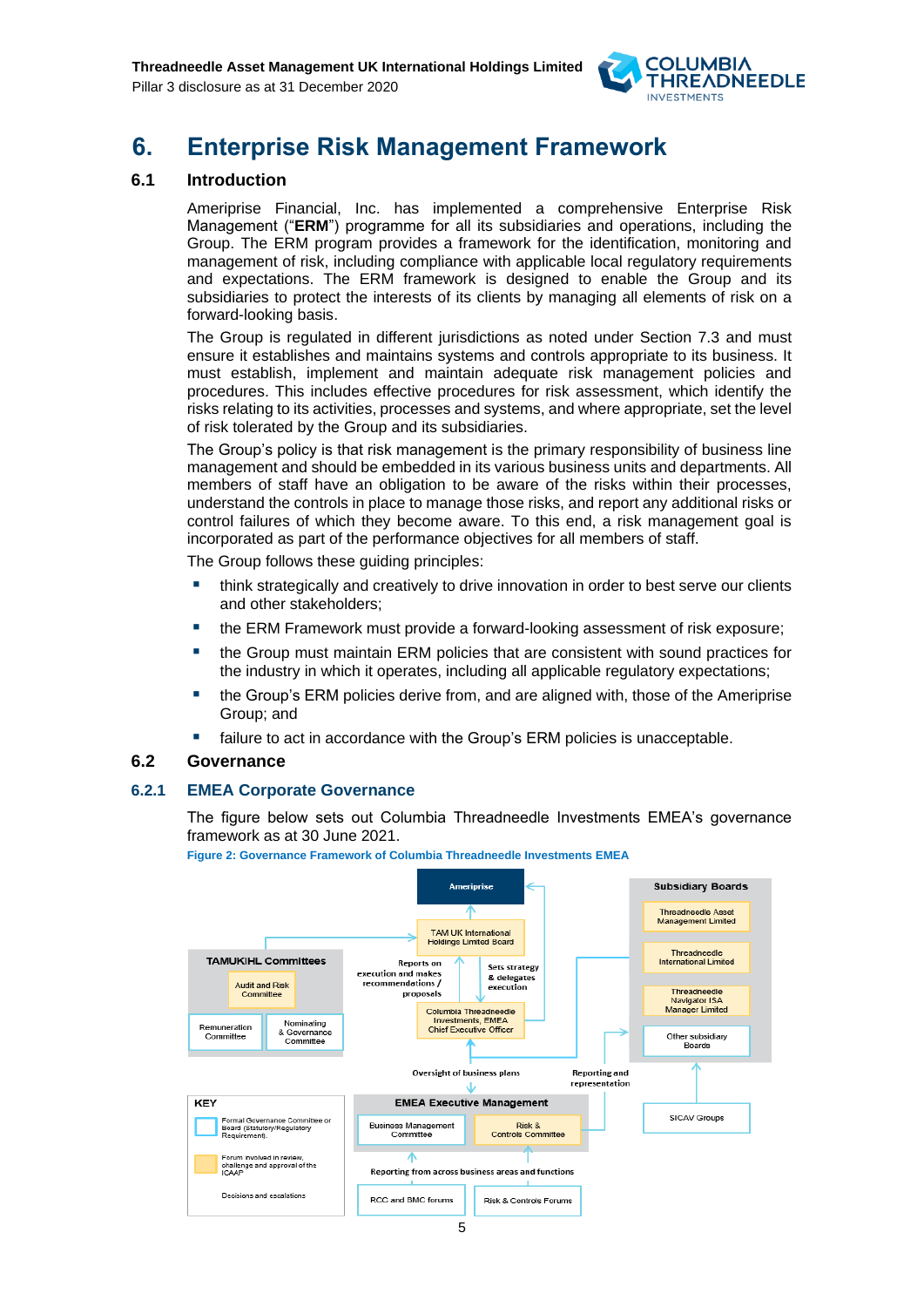

The Board of Directors of Threadneedle Asset Management UK International Holdings Limited (the "**Board**") is responsible for the management and oversight of the Group's Risk Management Framework, policies and processes which in total constitute the Group's ICAAP.

The EMEA Chief Executive Officer has full authority for running the Group's day-to-day operations and exercises certain delegated authorities through two separate executive governance bodies, the EMEA Business Management Committee ("**BMC**") and the EMEA Risk and Controls Committee ("**RCC**").

These committees consist of the Group's executive management team and meet to ensure that all affairs of the business are cohesively managed and that client interests and potential ICAAP implications are considered from both a business management and risk and controls perspective by the most senior members of the Group.

The objectives of these committees:

- **BMC:** to manage and monitor delivery against the Group's strategic and financial plans, including delivery against client needs and interests; and
- **RCC:** to manage and mitigate current and prospective risks (including risks to client interests), monitor the effectiveness of controls, and consider the Group's capital position and risk appetite.

This structure is not intended to limit or narrow the scope of either committee, i.e., the RCC will consider business implications in its decision making and vice versa.

#### **6.2.2 EMEA Office of Risk**

The EMEA Office of Risk is a group comprising the EMEA Heads of Operational Risk, Compliance, Legal, Internal Audit, and f Finance, and chaired by the Chief Risk Officer EMEA and/or Global Head of Investment Risk (or delegate).

The Office of Risk draws upon the experience and knowledge of a wide group of experienced control functions and risk professionals and is designed to assist the Group make properly informed decisions.

The Office of Risk meets to discuss current and emerging risk matters and to raise items for further debate and challenge at the monthly RCC meetings. The input of these experts into the risk governance and processes is focused on improving risk outcomes for clients and the business.

#### **6.2.3 Functional areas**

The following sets out the responsibilities of the key functional areas of the Group:

- **Business units** have primary responsibility for identifying and managing risks in their area and for developing and implementing controls, policies and procedures necessary to manage those risks in order to protect the best interests of the Group's clients;
- **Operational and Enterprise Risk** teams establish the ERM framework that facilitates a common approach to the identification, assessment and management of risk across the Group. The teams are also responsible for capturing, analysing and communicating the Group's risk and control profile to the RCC and other governance bodies, including leading the operational risk scenario workshops;
- **Compliance and Internal Audit** teams partner with the risk functions in order to implement a combined assurance approach to managing and mitigating risks across the Group. Compliance is also responsible for overseeing the Group's regulatory risks, and for Mandate Compliance and Trade Surveillance;
- **Investment Risk** team is primarily concerned with market, liquidity and counterparty risks borne by the Group's clients. The objectives of investment risk management are to fulfil the Group's fiduciary responsibilities as to the amount and type of market risk taken within the client portfolios which the Group manages;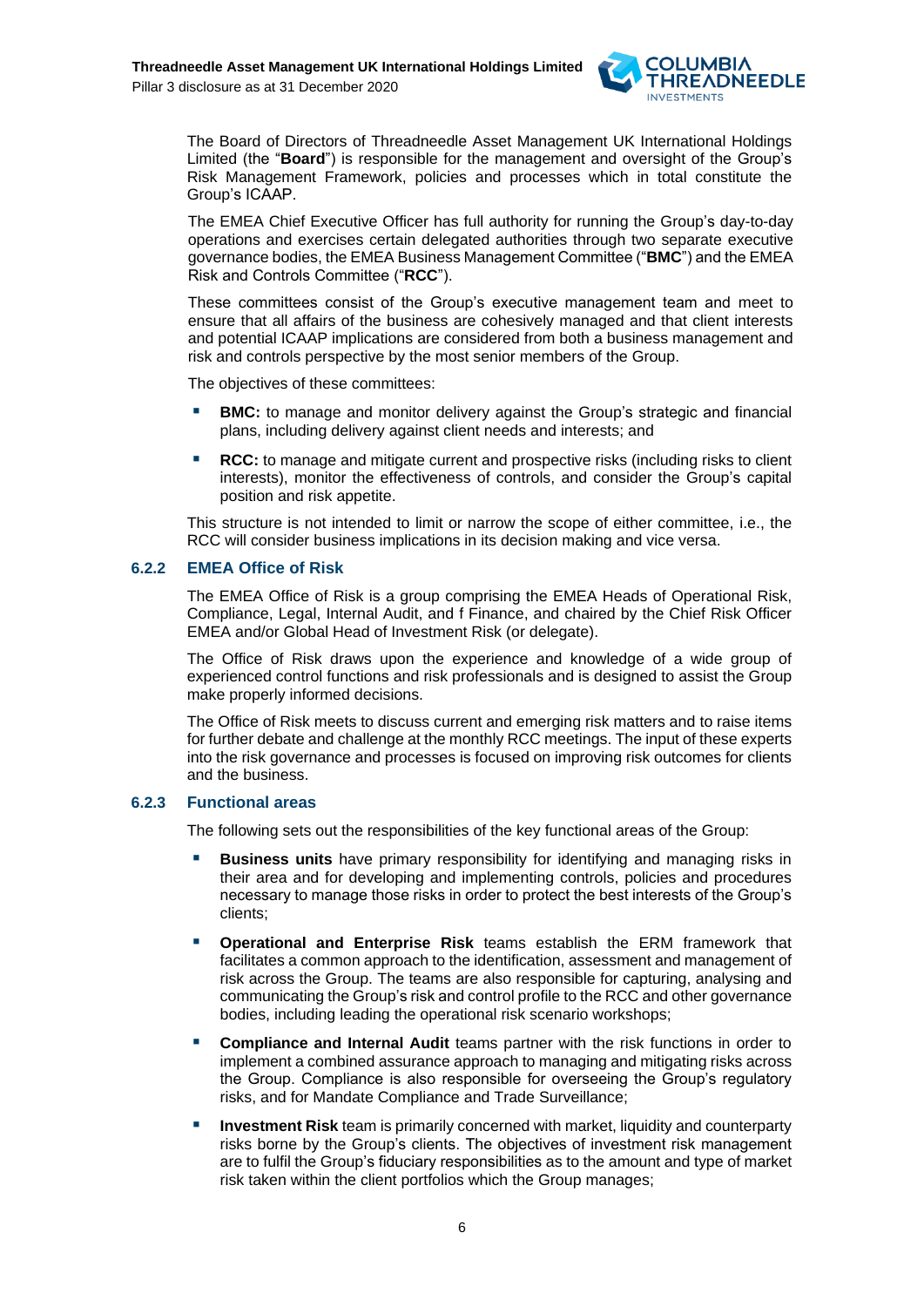

- **Regulatory Capital Management** team (within Finance) coordinates the ICAAP across the Group, including production of the ICAAP report; and
- **EXPORT Corporate Treasury** team ensures that the Group, and all individual legal entities within it, have sufficient liquid assets to meet their liabilities as and when they fall due.

#### <span id="page-6-0"></span>**6.3 Risk Appetite Framework**

The Board has established a risk appetite for the Group which expresses the Group's tolerance for risks that it faces. It defines the risks that the Group is prepared to accept in order to deliver its strategic objectives. These allow management and the Board to monitor the Group's exposure to risk and ensure that it stays within the Group's tolerance. Should a risk exceed its tolerance thresholds, the Group considers if and/or how it should:

- mitigate the risk where possible;
- explicitly accept the risk, and consider increasing the risk appetite; or
- scale down or terminate the activity.

The Group employs a range of approaches to monitor and report risks throughout the organisation in the context of its risk appetite. These include a Risk and Control Self-Assessment ("**RCSA**") process, which includes, dashboards to report the status and direction of key risks, a rigorous process to identify, record and resolve operational risk events, and policies and procedures covering the Group's risks and processes.

The Group's risk appetite may change as its business evolves. The Board therefore reviews and formally approves the risk appetite annually, as well as when the Group's risks, or the markets in which it operates, are materially altered.

The framework is embedded within the Group's core business processes and is used as a tool for decision-making and strategic analysis. All the elements of the risk framework inform one another, leading to a cycle of continuous improvement. This enables the Group's overall solvency needs to be assessed in a continuous and prospective way in relation to its risk profile.

#### <span id="page-6-1"></span>**6.4 Three lines of defence**

The Board is responsible for establishing the Group's risk appetite and strategy, which includes approving the Group's risk management framework, policies, methodologies, and roles and responsibilities. The Board is also responsible for setting the tone from the top and communicating Columbia Threadneedle Investments' four values — Client Focus, Excellence, Integrity and Respect — which are core to the Group's culture, strategy and processes. All staff share responsibility for delivering these values across the business.

Columbia Threadneedle Investments has adopted a "three lines of defence" model to further embed the Group's four key values and to ensure clear ownership of its Risk Management Framework, which can be summarised as follows:

| Line of defence            | <b>Roles and responsibilities</b>                                  |
|----------------------------|--------------------------------------------------------------------|
| <b>First Line</b>          | Undertake day-to-day risk management                               |
| <b>Business units</b>      | Comply with the ERM Framework, Policies and Procedures             |
|                            | Apply internal management controls and improvement actions         |
|                            | Oversee and challenge risk management in the First Line of Defence |
| <b>Second Line</b>         | Provide guidance and direction to the First Line of Defence        |
| <b>Risk and Compliance</b> | Develop and communicate the ERM Framework                          |
| <b>Third Line</b>          | Independent perspective and challenge process                      |
| Internal audit             | Reviews and oversees both First and Second line of Defence         |

#### **Figure 3: Three Lines of Defence Model**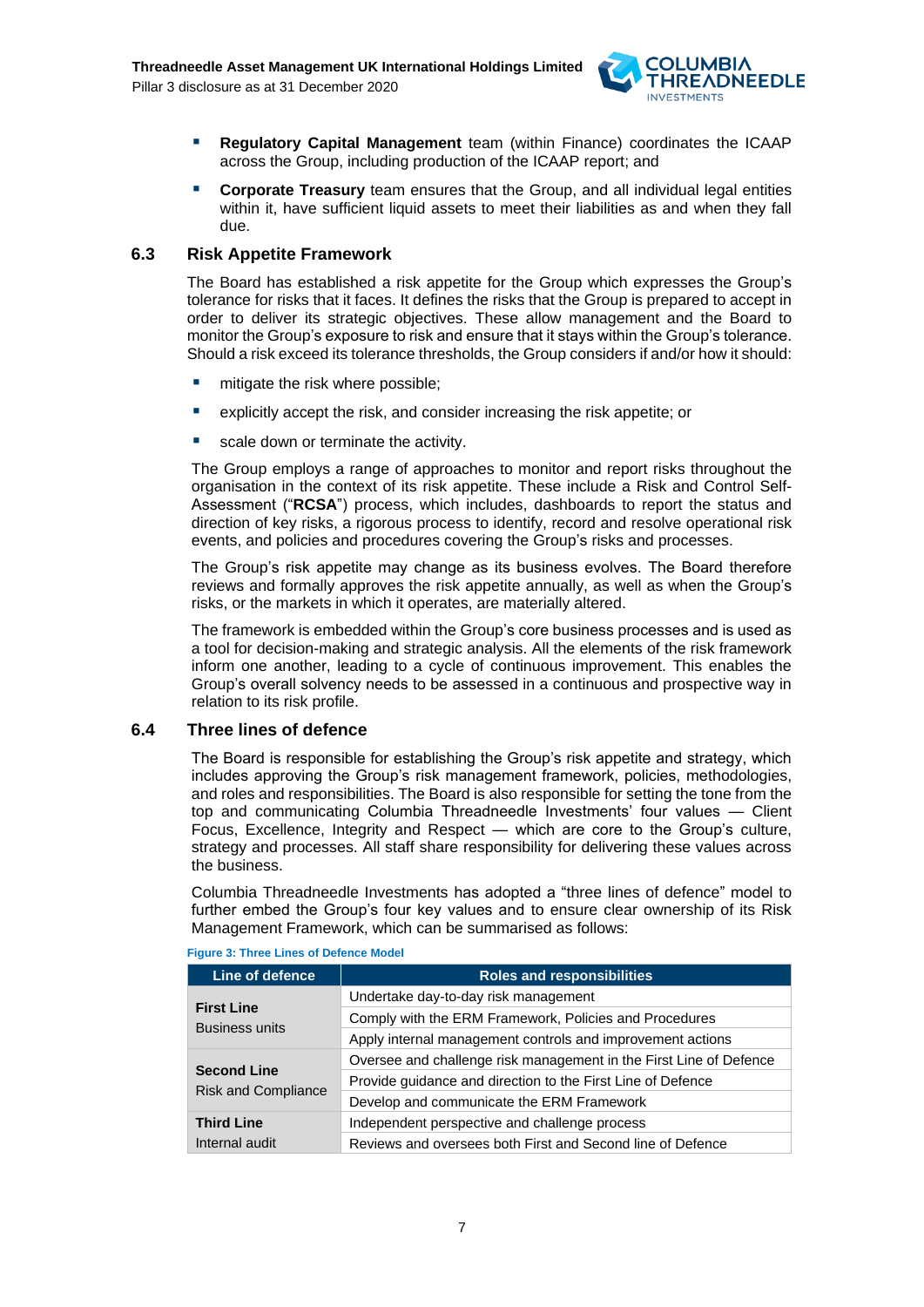

#### <span id="page-7-0"></span>**6.5 Policies and procedures**

The Group has adopted comprehensive policies and procedures which govern management of risk. These policies and procedures have been adopted by the RCC and BMC for management of risk in all EMEA business units. At the top-down level, the policies establish the corporate parameters for risk appetite and management of all risks to accurately reflect the Group's risk profile.

The Ameriprise Enterprise Risk Policy Framework links to the Group's Key Risk categories (operational risk, financial risk, legal and compliance risk, and strategic risk). The policy framework seeks to ensure that risk management is embedded into the daytoday business operations of the Group, within agreed tolerances. All policy and procedure documents are recorded in a central repository and must be reviewed by their owners at least annually.

#### <span id="page-7-1"></span>**6.6 Internal Capital Adequacy Assessment Process ("ICAAP")**

The Group is required to undertake an ICAAP by the FCA. The requirements are outlined in GENPRU sourcebook Section 2 and in BIPRU Section 2. In summary, the regulations require the Group to:

- regularly assess whether the amounts, types and distribution of financial resources, capital resources and internal capital are considered adequate to cover the nature and level of risks to which it is or might be exposed;
- identify the major sources of risk to its ability to meet its liabilities as they fall due:
- conduct stress tests and scenario analysis;
- conduct reverse stress testing and wind-down analysis; and
- ensure that the strategies, processes and systems used in its ICAAP are both comprehensive and proportionate to the nature, scale and complexity of that firm's activities.

The ICAAP is the responsibility of the Board of Directors of TAML, TINTL and TNIML, and forms an integral part of the Group's management and decision-making processes.

### <span id="page-7-2"></span>**7. Risk exposure overview**

The most material risks to which the Group is exposed are set out below.

#### <span id="page-7-3"></span>**7.1 Operational risk**

Operational risk is the risk of loss resulting from internal processes which are inadequate or have failed due to human errors, system failures, or external events. The Group is exposed to operational risk as a consequence of its core businesses. Operational risk is one of the Group's largest risk categories and therefore receives a high degree of attention and focus from senior management and the Board. The Group seeks to manage and mitigate operational risk, in order to achieve its corporate objectives and fully comply with all regulatory requirements.

The Group has an operational risk management strategy whose objectives are to:

- reduce operational errors through continuously improving processes and controls;
- **E** increase the effectiveness and robustness of processes and controls;
- provide effective reporting for management to understand and manage operational risk; and
- encourage a positive and proactive operational risk culture.

Operational risk is managed in accordance with the Group's ERM framework described in **Section 6.**

The Group assesses its capital requirement for operational risk using scenario analysis. The aim is to estimate extreme levels of operational losses that the Group could incur. As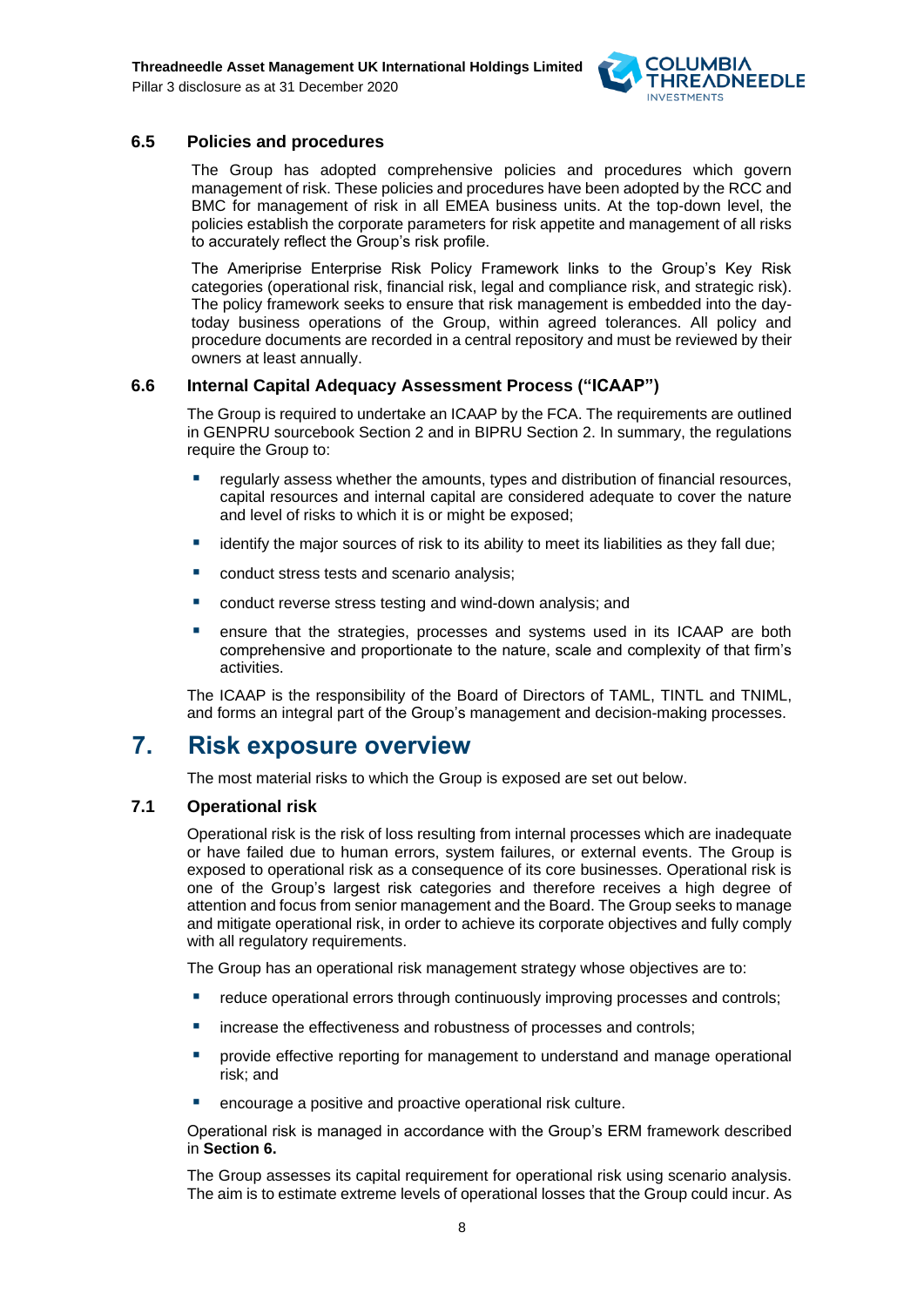

the Group does not have experience of such levels of losses, the assessment relies on developing representative severe loss scenarios based on the Group's risk library and extrapolating them to an extreme level using a statistical model.

The scenarios are developed through workshops attended by the risk owners and other subject matter experts, informed by the output of the ERM framework (e.g., internal loss experience, RCSAs, and key risk indicators) as well as external loss information.

The statistical model extrapolates the scenarios and then aggregates them, factoring in the correlation between risks. The results are reviewed and challenged, including by the RCC and the Board's Audit and Risk Committee, to ensure reasonableness.

#### <span id="page-8-0"></span>**7.2 Financial risk**

Financial risk is the risk of loss due to stresses impacting the Group's balance sheet and profit and loss account. The Group is committed to maintaining the financial strength of the Group to support its business objectives, meet its regulatory capital requirements and provide shareholders with an acceptable return on their investment.

#### **7.2.1 Market risk**

Market risk is defined as the risk of loss arising from movements in market prices, including movements due to changes in interest rates, equity markets, foreign exchange markets, and derivative markets in respect of the Group's assets and liabilities. This excludes market risks borne by clients in respect of funds and portfolios managed by the Group.

The Group's market risk arises from:

- foreign currency exposures which the Group holds, e.g., as a result of its operations outside the UK and/or non-sterling client/fund revenue;
- **box holdings** which arise out of small holdings which the Group maintains in the funds it manages; and
- **compensation arrangements** e.g., deferred cash compensation arrangements tied to the value of funds managed by the Group.

The Group's market risk exposures are monitored and managed in accordance with its Market Risk Management Policy. The Group does not have a trading book. Seed money exposures and corporate bond investments are subject to earnings at risk while market risks relating to the Threadneedle Pension Plan are managed by the scheme's actuary. The Group uses derivative financial instruments such as forward currency and futures contracts to hedge its risks associated with foreign currency fluctuations or market risk on seed money investments.

The market risk component mainly relates to the Group's foreign currency positions and is calculated as 8% of the net open currency position by currency in accordance with BIPRU 7.5.

The following table summarises Group's market risk capital requirement as at 31 December 2020:

**Table 1: Pillar 1 market risk capital requirement as at 31 December 2020**

| Market risk capital requirement          | E'm |
|------------------------------------------|-----|
| Foreign currency                         | 0.9 |
| Others <sup>1</sup>                      |     |
| Pillar 1 market risk capital requirement |     |

<sup>1</sup> Others includes small holdings maintained by the Group in the funds it manages.

#### **7.2.2 Interest rate risk in the non-trading book**

Interest rate risk in the non-trading book is the potential impact on the Group's earnings and net asset values (market values) from changes in interest rates. The Group has no debt and is not directly exposed to interest rate risk from an interest expense perspective. There is a significant amount of cash and cash equivalents and corporate bonds (with an average maturity of less than one year) held by the Group as part of the normal cash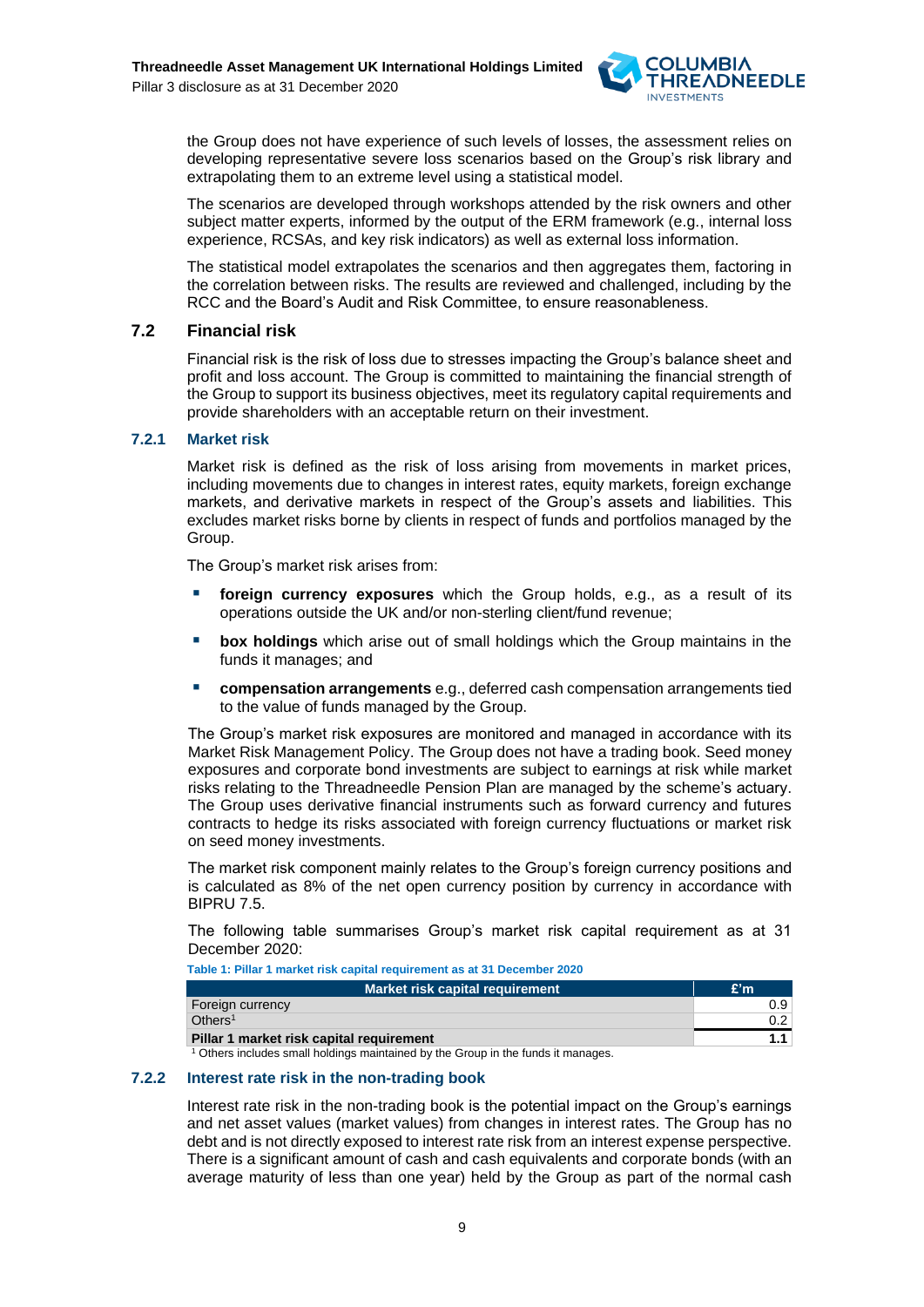

management process. No capital is currently held for interest rate risk in the non-trading book as it is not considered material.

#### **7.2.3 Credit risk**

Credit risk is defined as the risk of loss resulting from counterparty default. This definition excludes the risk of rating transition (i.e., a reduction in credit rating) and its impact on the mark-to-market value in a position, which is covered under market risk. It also excludes credit risks within funds and client portfolios, which are borne by clients.

The Group's credit risk mainly arises from exposure to:

- **cash and near cash instruments** held, corporate bonds, government bonds, over the counter derivatives including foreign exchange, exchange traded derivatives, and exposures to these instruments on the Group's balance sheet;
- **E** debtors as quantified on the Group's balance sheet, including inter alia retail fund debtors, fees receivable, intra-group debtors. Debtors consist mainly of outstanding management fees invoiced to clients (including retail funds);
- **seed money** and co-investments held in the Group's products (primarily pooled funds); and
- other assets including finance leases for 'right to use' assets and fixed assets.

The Group's credit exposures are monitored and managed in accordance with internal policies including its Counterparty Credit Risk Management Policy. The Group's Counterparty Credit Risk Committee approves all new counterparties and ensures that exposures to counterparties are well diversified. The External Credit Assessment Institutions ("**ECAI**") used by TAMUKIHL are Standard & Poor's, Moody's, and Fitch. These are all recognised as eligible ECAIs and are used to assess the credit quality of all exposure classes, where applicable, using the credit quality assessment scale set out in the FCA Handbook.

The credit risk capital component is calculated, in accordance with the standardised approach as set out in BIRPU 3. Risk weights are assigned to each exposure class based on the underlying external credit ratings and the capital requirement is calculated as 8% of the risk weighted exposures in the Group's non-trading book. These exposures mainly include cash and cash equivalents, debtors, corporate bonds, government bonds, seed holdings and fixed assets.

The following table summarises Group's credit risk exposures and capital requirements (i.e., 8% of the risk weighted exposure amount) by exposure category:

| Exposure class $(E'm)$             | <b>Exposure</b><br>amount | <b>Capital</b><br>requirement |
|------------------------------------|---------------------------|-------------------------------|
| Institutions                       | 500.9                     | 24.7                          |
| Retail                             | 140.3                     | 1.4                           |
| Corporates                         | 24.1                      | 1.3                           |
| Collective Investment Undertakings | 39.2                      | 3.9                           |
| Other assets <sup>1</sup>          | 33.0                      | 2.6                           |
| <b>Total</b>                       | 737.5                     | 33.9                          |

<sup>1</sup> Includes exposures such as finance leases and fixed assets.

The following table sets out Group's credit risk exposures by Credit Quality Step ("**CQS**"). **Table 3: Standardised credit exposures by CQS as at 31 December 2020**

| Credit Quality Step / credit rating (£'m) | <b>Exposure</b><br>amount |
|-------------------------------------------|---------------------------|
| AAA to AA-<br>1                           | 81.5                      |
| $A+$ to $A-$<br>$\mathcal{P}$             | 294.1                     |
| BBB+ to BBB-<br>3                         | 10.3                      |
| BB+ to BB-<br>4                           | 0.0                       |
| $B+$ to B-<br>5                           | 0.0                       |
| CCC+ and below<br>6                       | 0.0                       |
| Unrated <sup>1</sup>                      | 351.6                     |
| Total                                     | 737.5                     |

1 Includes retail and trustee debtors, seed money in Threadneedle funds and fixed assets.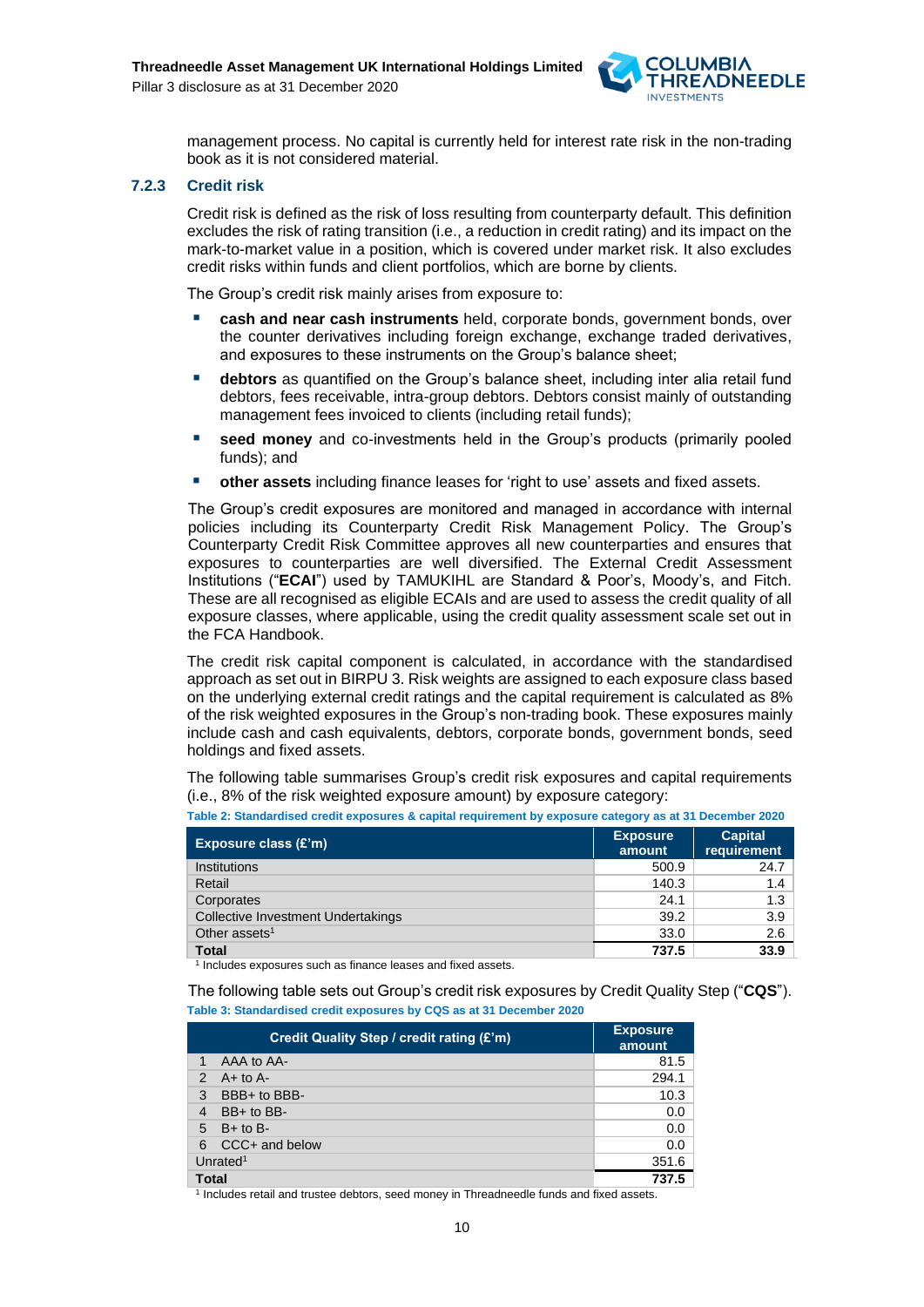

No credit risk mitigation techniques are applied by the Group.

The following table sets out Group's credit risk exposures by geography:

| Table 4: Standardised credit risk exposures by geography as at 31 December 2020 |  |  |
|---------------------------------------------------------------------------------|--|--|
|---------------------------------------------------------------------------------|--|--|

| Exposure class (£'m)               | European<br>Union / EEA | <b>Other</b> | <b>Total</b> |
|------------------------------------|-------------------------|--------------|--------------|
| <b>Institutions</b>                | 255.2                   | 245.7        | 500.9        |
| Retail                             | 140.3                   | 0.0          | 140.3        |
| Corporates                         | 19.2                    | 4.9          | 24.1         |
| Collective Investment Undertakings | 39.2                    | 0.0          | 39.2         |
| Other                              | 33.0                    | 0.0          | 33.0         |
| <b>Total</b>                       | 486.9                   | 250.6        | 737.5        |

The following table sets out Group's credit risk exposures by residual maturity:

**Table 5: Standardised credit exposures by residual maturity as at 31 December 2020**

| Exposure class (£'m)               | $<$ 1 year | $> 1$ year /<br>undefined | <b>Total</b> |
|------------------------------------|------------|---------------------------|--------------|
| <b>Institutions</b>                | 480.6      | 20.3                      | 500.9        |
| Retail                             | 140.3      | 0.0                       | 140.3        |
| Corporates                         | 12.1       | 12.0                      | 24.1         |
| Collective Investment Undertakings | 0.4        | 38.8                      | 39.2         |
| Other                              | 0.3        | 32.7                      | 33.0         |
| <b>Total</b>                       | 633.7      | 103.8                     | 737.5        |

Financial assets are considered to be past due if a counterparty has not made payment by the contractual due date. An asset is considered to be impaired when the carrying value of the asset is greater than the recoverable amount through sale or use. The Group reviews its financial assets on a regular basis for indicators of past due and impairment. Historically, default levels have been insignificant.

The ageing analysis of amounts past due within trade receivables are as follows:

- **retail trade receivables** include subscription amounts due from investors in the Group's range of OEIC's and unit trusts, together with the amounts due from these funds in respect of the cancellation of surplus units. At 31 December 2020, £17.0m of retail trade receivables were between 5 and 30 days past due and £0.07m were greater than 30 days past due; and
- **fee trade receivables** include all amounts due from clients in respect of invoiced and accrued investment management and performance fees and other related services. At 31 December 2020, £5.1m of fee trade receivables were less than 90 days past due and £4.7m were greater than 90 days past due.

Provision for specific doubtful debts is made when there is evidence that the Group will not be able to recover balances in full. Balances are written off when the receivable amount is deemed irrecoverable. As at 31 December 2020, there were no impairment provisions related to trade receivables nor were any balances written off during the financial year.

#### **7.2.4 Corporate liquidity risk**

Corporate liquidity risk is defined as where the Group, though solvent, either does not have sufficient financial resources available to meet its obligations when they fall due or can secure them only at an excessive cost. This risk is managed in line with the requirements of BIPRU 12. The policy, responsibilities, process and contingency arrangements are documented in the Group's Liquidity Risk Policy and Management Framework.

#### **7.3 Legal and compliance risk**

<span id="page-10-0"></span>Legal and compliance risk is the risk of loss due to a failure to comply with laws, legal agreements or regulations. The Group includes subsidiaries which are regulated by the FCA/PRA in the UK, CSSF in Luxembourg, DFSA in the United Arab Emirates and JFSC in Jersey and other regulators in the European Economic Area (EEA), Canada and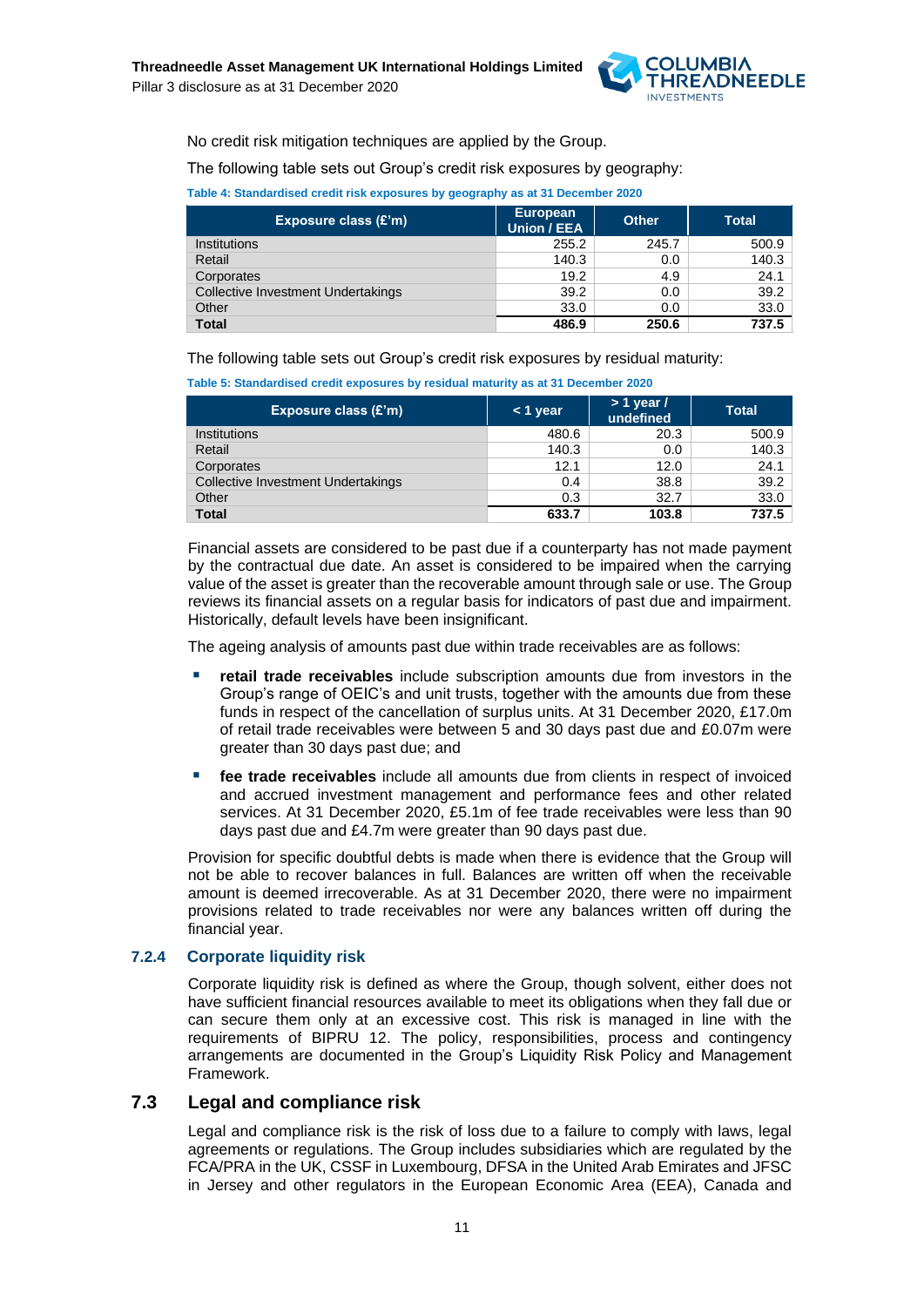

Switzerland. TINTL is also regulated by the SEC, CTFC and NFA in the United States by ASIC in Australia and by the SFC in Colombia.

The Group's management team monitors developments in regulation, assesses the impact on the business and implements any changes that will be required to meet those requirements and ensure that the capital levels meet or exceed the regulatory requirements.

For the Group, compliance with both the practice and spirit of Principle 11 of the FCA's Principles for Businesses is core to the approach to managing its relationships with regulatory bodies. Accordingly, the senior management team and Boards of Directors are actively involved in fostering a close and continuous relationship with the FCA, CSSF and other regulators. Any risk event, incident, fine or sanction that could lead to the deterioration of the Group's relationships with regulators (i.e., Principle 11) must be escalated to senior management and where relevant, the relevant Board(s) and/or subsidiaries.

The Group is exposed to conduct risk which is the risk that the firm's or an employee's action or inaction causes, or has the potential to cause, harm to our clients, damages market integrity, threatens the firm's reputation, or negatively impacts our internal culture. The Group has established a Culture and Conduct Advisory Group and mandatory training is provided to all employees which covers the Group's four values, the Global Code of Conduct, conflicts of interest, anti-money laundering, FCA Conduct Rules and key drivers of culture and conduct failure.

#### <span id="page-11-0"></span>**7.4 Strategic risk**

<span id="page-11-1"></span>Strategic risk is the risk of loss resulting from adverse changes in business factors, including changes in the competitive environment, changes in operational economics of the Group's business activities and the effect of reputation risks. Strategic risk can also be expressed as unexpected losses that are not covered by financial, legal and compliance or operational risk.

### **8. Capital adequacy**

#### **8.1 Capital resources**

<span id="page-11-2"></span>As at 31 December 2020, the Group's consolidated capital resources (as calculated under GENPRU 2 Annex 4 – Capital Resources for a BIPRU Investment Group deducting material holdings) amounted to £411.6m (including audited profits for the year ended 31 December 2020 which are subject to audit completion).

| <b>Capital Resources</b>                           | E'm     |
|----------------------------------------------------|---------|
| Permanent ordinary share capital                   | 0.9     |
| Share premium account                              | 327.3   |
| Legal and other reserves                           | 5.7     |
| <b>Merger Reserve</b>                              | 32.8    |
| Profit and loss account                            | 251.5   |
| <b>Total Tier 1 Capital before deductions</b>      | 618.2   |
| Less: Goodwill and intangible assets               | (182.0) |
| Less: Defined Benefit Pension Surplus              | (1.8)   |
| Less: Insurance company excluded from Group (TPEN) | (22.8)  |
| <b>Total Tier 1 Capital after deductions</b>       | 411.6   |

The Group does not have any hybrid capital, Tier 2 capital, Tier 3 capital, or any capital which provides the Group with incentives to redeem that capital.

There is no current or foreseen material, practical or legal impediment to the prompt transfer of capital resources from TAMUKIHL, the Group's parent undertaking, to its subsidiary undertakings.

#### **8.2 Capital adequacy**

<span id="page-11-3"></span>The Group maintains sufficient capital to meet its regulatory requirements, which are based on the higher of Pillar 1 and Pillar 2 capital requirements. The adequacy of the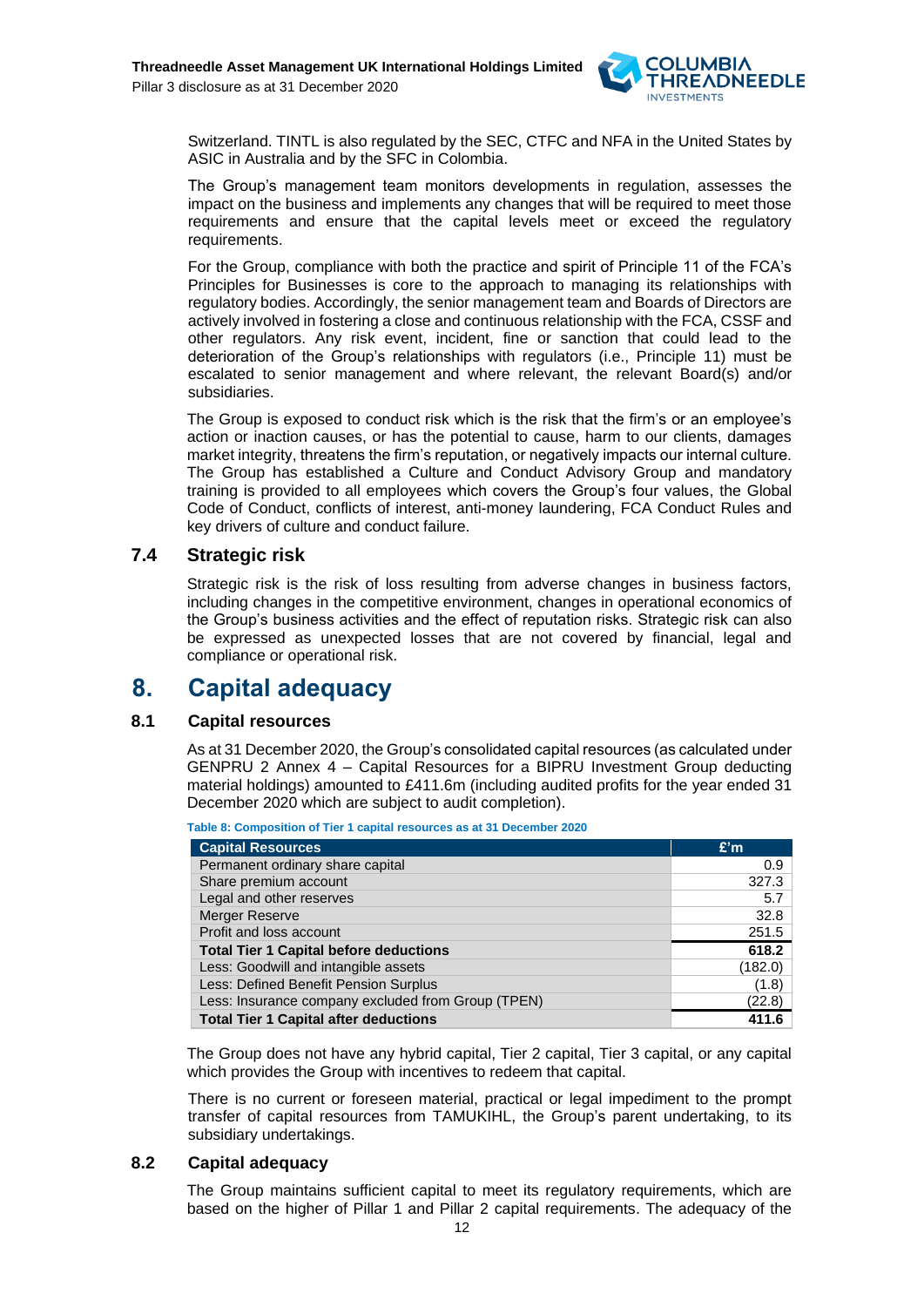

capital held by the Group is assessed as part of the ICAAP and is subject to formal approval by the Group's board of directors.

| Table 9: Summary of Pillar 1 capital requirements as at 31 December 2020 |                        |       |  |
|--------------------------------------------------------------------------|------------------------|-------|--|
| <b>Description</b>                                                       |                        | £'m   |  |
| Sum of Market and Credit Risk Requirements                               | [a]                    | 35.0  |  |
| <b>Fixed Overheads Requirement</b>                                       | [b]                    | 50.6  |  |
| <b>Pillar 1 Capital Requirement</b>                                      | Greater of [a] and [b] | 50.6  |  |
| <b>Consolidated Capital Resources</b>                                    |                        | 411.6 |  |

## <span id="page-12-0"></span>**9. FCA Remuneration Code**

The FCA implemented its Remuneration Code (the "**Code**") as required by the Capital Requirements Directive and the Financial Services Act 2010. Under the Code, the Group must report annually on its Remuneration Governance Process and certain details on its Remuneration Policies and Practices.

#### **9.1 Decision-making process for remuneration policy**

<span id="page-12-1"></span>The Group has a Remuneration Committee (the "**Committee**") which meets regularly to establish the Group's remuneration principles and oversee the governance of the remuneration programmes, policies and procedures. The Committee carries out its responsibilities within the authority delegated by the Board and documented in its Terms of Reference. The responsibilities include approving the terms of the incentive pool, long term incentive plan, and any other incentive arrangements and the remuneration for senior level employees, specifically reviewing all positions identified as Code Staff including heads of Control Functions.

The Committee comprises three members who are either executives from Ameriprise Financial, Inc. (the Group's parent company), or non-executives, all of whom held nonexecutive positions with the Luxembourg-based TAMH Sàrl holding company for the year ended 31 December 2020 and will hold with UK based holding company TAMUKIHL going forward.

The Committee receive independent advice on regulatory compliance with the Remuneration Code from PricewaterhouseCoopers LLP and on remuneration issues and trends from an independent provider of remuneration data.

#### <span id="page-12-2"></span>**9.2 Role of the relevant stakeholders**

The Committee takes full account of the Group's business and strategic objectives in setting remuneration policy and is mindful of its duties to shareholders and other stakeholders. The Committee seeks to preserve shareholder value by ensuring the successful engagement, motivation, and retention of employees, while ensuring that reward programmes and awards support and are consistent with sound risk management and control, including direct oversight of the firm's Risk Adjustment processes.

#### <span id="page-12-3"></span>**9.3 Link between pay and performance for Code Staff**

Remuneration is made up of fixed pay (i.e., salary, allowances, and benefits) and variable pay that is performance related.

Variable pay includes:

- short-term incentives tied to the Group's profitability, business results, and individual performance including delivery against the Group's values and its risk and control requirements; and
- **EXED IDOM-term incentives** linked also to the delivery of value to the customer and the shareholder. Long-term incentive awards represent the deferred element of variable pay and are conditional on vesting requirements.

The incentive award decision for individuals on both short-term and long-term incentives is dependent on the individual's overall performance assessment which includes performance against the Group's values, expectations around risk management and the Group's standards of performance and conduct.